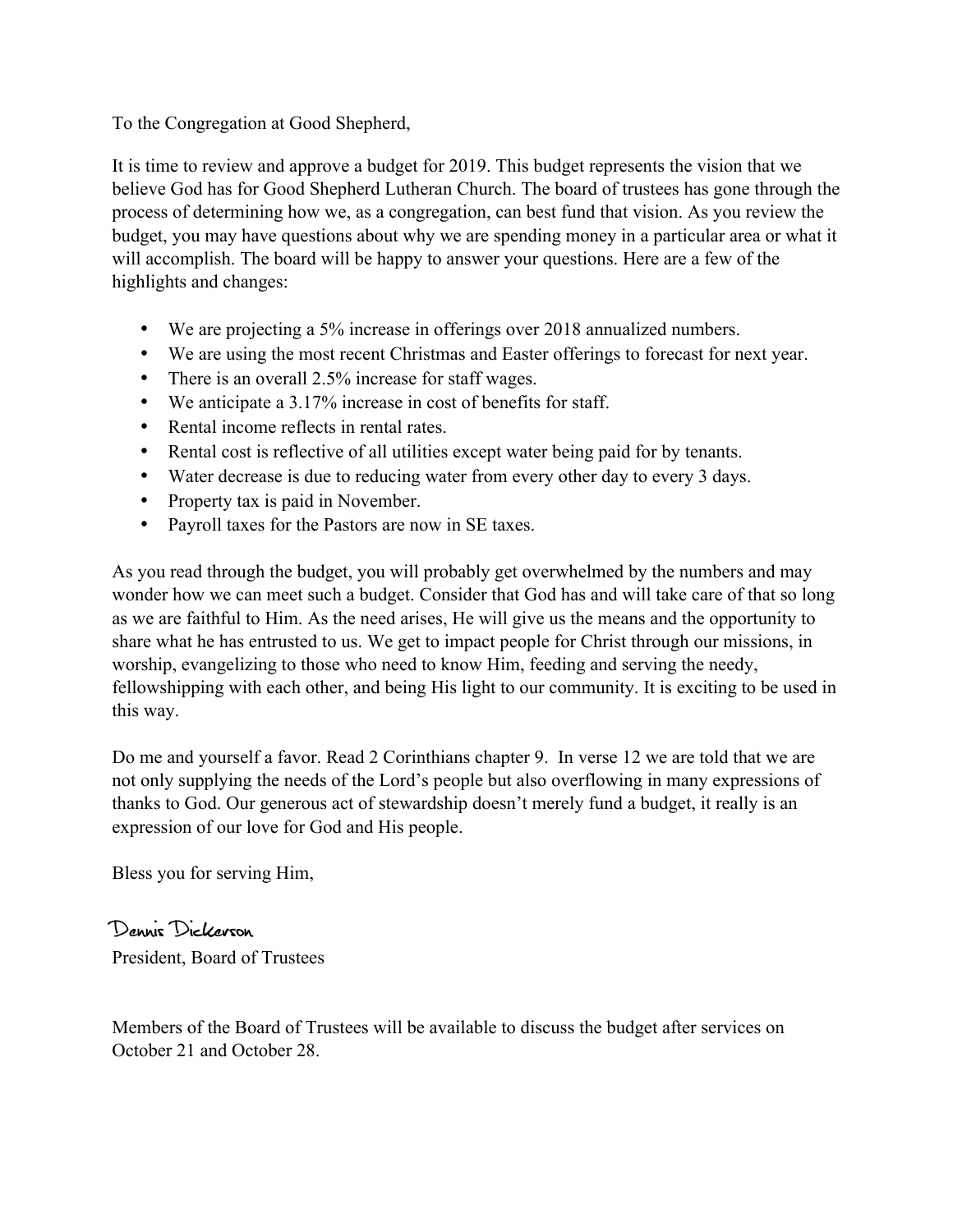## **2019 Budget Proposal**

|                                        | Jan - Aug 18 | Annualized 2018 | 2018 Budget | 2019 Budget |
|----------------------------------------|--------------|-----------------|-------------|-------------|
| <b>Ordinary Income/Expense</b>         |              |                 |             |             |
| Income                                 |              |                 |             |             |
| <b>Offerings</b>                       |              |                 |             |             |
| <b>Loose Offerings</b>                 |              |                 |             |             |
| Cash Offering - 1st Week               | 2,978.86     | 4,468.29        | 5,309.18    | 4,691.70    |
| Cash Offering - 2nd Week               | 3,034.85     | 4,552.28        | 4,794.63    | 4,779.89    |
| Cash Offerings - 3rd Week              | 4,019.85     | 6,029.78        | 3,235.80    | 6,331.26    |
| Cash Offerings - 4th Week              | 3,070.41     | 4,605.62        | 4,572.05    | 4,835.90    |
| Cash Offerings - 5th Week              | 735.75       | 6,702.44        | 2,781.15    | 7,037.56    |
| <b>Total Loose Offerings</b>           | 13,839.72    | 26,358.39       | 20,692.81   | 27,676.31   |
| <b>Member Offerings</b>                |              |                 |             |             |
| <b>General Contribution - 1st Week</b> | 95,395.59    | 143,093.39      | 178,505.53  | 150,248.05  |
| <b>General Contribution - 2nd Week</b> | 117,669.31   | 176,503.97      | 178,215.45  | 185,329.16  |
| <b>General Contribution - 3rd Week</b> | 94,514.42    | 141,771.63      | 130,103.43  | 148,860.21  |
| <b>General Contribution - 4th Week</b> | 72,891.44    | 109,337.16      | 132,161.36  | 114,804.02  |
| <b>General Contribution - 5th Week</b> | 22,087.01    | 33,130.52       | 46,705.06   | 34,787.04   |
| <b>Total Member Offerings</b>          | 402,557.77   | 603,836.66      | 665,690.83  | 634,028.49  |
| <b>Special Offerings</b>               |              |                 |             |             |
| <b>Easter/Christmas Offerings</b>      | 14,252.56    | 14,252.56       | 27,992.01   | 39,000.00   |
| <b>Thrivent Choice</b>                 | 1,433.00     | 2,149.50        | 2,782.29    | 2,256.98    |
| <b>Total Special Offerings</b>         | 15,685.56    | 16,402.06       | 30,774.30   | 41,256.98   |
| <b>Total Offerings</b>                 | 432,083.05   | 646,597.11      | 717,157.94  | 702,961.77  |
| Other Income                           |              |                 |             |             |
| <b>Building Use</b>                    | 2,283.52     | 3,425.28        | 2,627.20    | 3,596.54    |
| <b>Daycare Rental Income</b>           |              |                 |             |             |
| Daycare Custodical & Maint Inc         | 1,333.36     | 2,000.04        | 2,000.00    | 2,000.00    |
| Daycare Rent                           | 8,000.00     | 12,000.00       | 12,000.00   | 12,000.00   |
| Daycare Rental Income - Other          | 0.00         | 0.00            | 3,105.00    | 0.00        |
| <b>Total Daycare Rental Income</b>     | 9,333.36     | 14,000.04       | 17,105.00   | 14,000.00   |
| <b>Interest / Dividends</b>            | 546.25       | 819.38          | 700.00      | 820.00      |
| <b>Rental Income</b>                   |              |                 |             |             |
| Rental - 1/2 House                     | 500.00       | 750.00          | 5,400.00    | 9,600.00    |
| Rental - Johnson Way House             | 8,000.00     | 12,000.00       | 12,000.00   | 13,200.00   |
| <b>Rental - Milestone Houses</b>       | 19,200.00    | 28,800.00       | 28,800.00   | 28,800.00   |
| <b>Total Rental Income</b>             | 27,700.00    | 41,550.00       | 46,200.00   | 51,600.00   |
| <b>Total Other Income</b>              | 39,863.13    | 59,794.70       | 66,632.20   | 70,016.54   |
| <b>Total Income</b>                    | 471,946.18   | 706,391.80      | 783,790.14  | 772,978.32  |
| <b>Expense</b>                         |              |                 |             |             |
| <b>Benevolence Expense</b>             |              |                 |             |             |
| <b>Benevolence Contingency</b>         | 4,281.27     | 6,421.91        | 7,171.56    |             |
| Children of the Peace (COPI)           | 2,666.72     | 4,000.08        | 4,000.00    |             |
| <b>China Services Ventures</b>         | 3,318.28     | 4,977.42        | 5,000.00    |             |
| <b>Christian Motorcycle Assoc</b>      | 800.00       | 1,200.00        | 1,200.00    |             |
| <b>Christmas Stocking</b>              | 1,333.36     | 2,000.04        | 2,000.00    |             |
| <b>Eastern European Mission</b>        |              |                 |             |             |
| <b>Belarus Mission - Valery</b>        | 1,590.89     | 2,386.34        | 2,500.00    |             |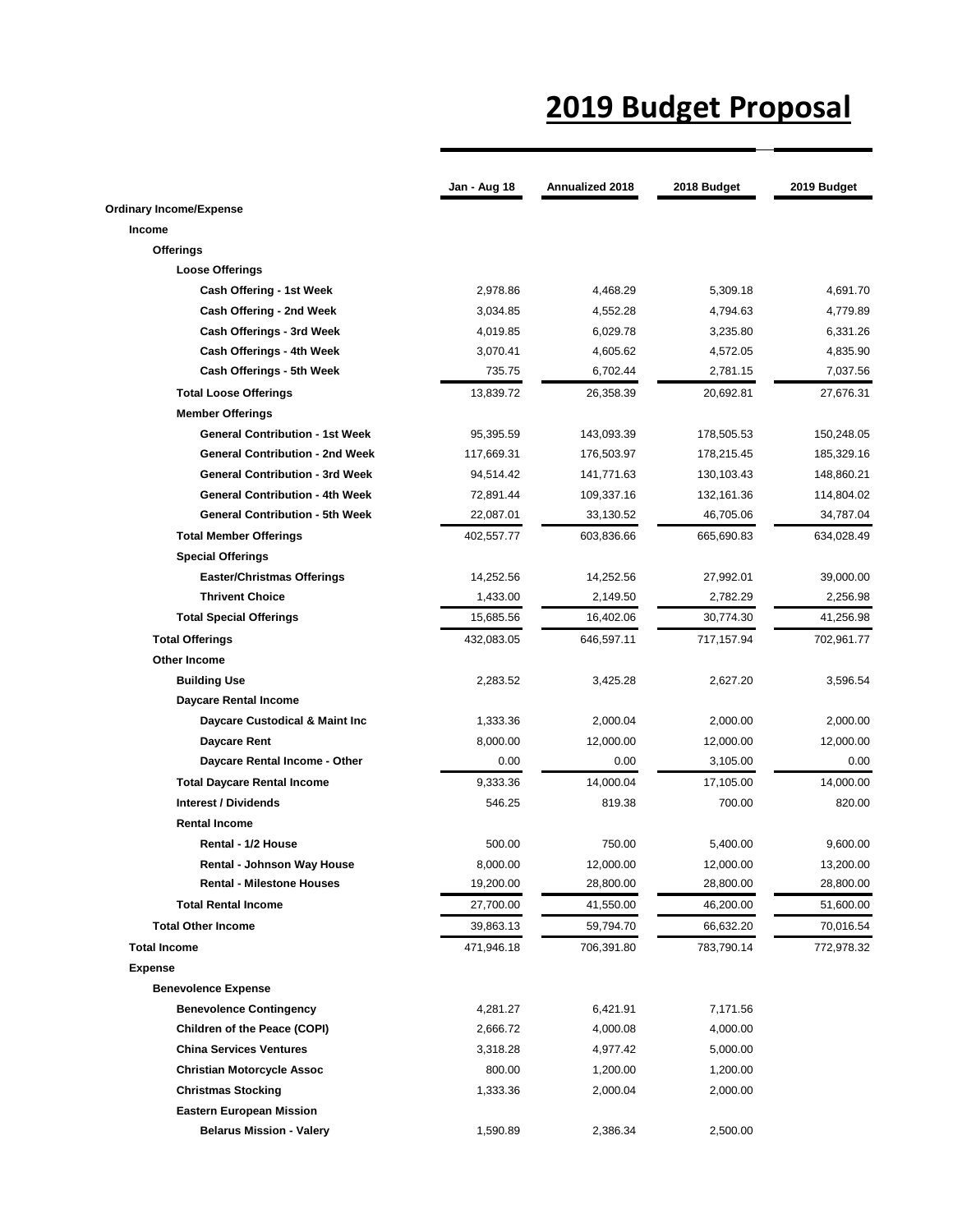| Eastern European Mission - Other             | 636.37    | 954.56    | 1,000.00  |           |
|----------------------------------------------|-----------|-----------|-----------|-----------|
| <b>Total Eastern European Mission</b>        | 2,227.26  | 3,340.89  | 3,500.00  | 0.00      |
| <b>Epiphany Fellowship</b>                   | 1,200.00  | 1,800.00  | 1,000.00  |           |
| <b>Family Promise</b>                        | 1,400.00  | 2,100.00  | 2,100.00  |           |
| <b>FCCCS Utah-Samoan Church</b>              | 1,333.36  | 2,000.04  | 2,000.00  |           |
| Good News Jail & Prison Ministr              | 825.75    | 1,238.63  | 1,250.00  |           |
| <b>Good Samaritan</b>                        | 1,600.00  | 2,400.00  | 2,400.00  |           |
| <b>International Health Partners</b>         |           |           |           |           |
| <b>Tanzania Mission Trip</b>                 | 3,500.00  | 5,250.00  | 3,500.00  |           |
| <b>International Health Partners - Other</b> | 933.28    | 1,399.92  | 1,400.00  |           |
| <b>Total International Health Partners</b>   | 4,433.28  | 6,649.92  | 4,900.00  | 0.00      |
| <b>InterVarsity Christian Fellowsh</b>       | 1,600.00  | 2,400.00  | 2,400.00  |           |
| Journey UP Mentor Project                    | 1,333.28  | 1,999.92  | 2,000.00  |           |
| <b>LCMC - Intermountain</b>                  | 800.00    | 1,200.00  | 1,200.00  |           |
| <b>LCMC - National</b>                       | 4,666.72  | 7,000.08  | 7,000.00  |           |
| <b>Monterrey Mex Mission</b>                 | 1,254.52  | 1,881.78  | 1,800.00  |           |
| <b>Pregnancy Resource Center</b>             | 2,718.15  | 4,077.23  | 4,100.00  |           |
| <b>Rescue Mission</b>                        | 800.00    | 1,200.00  | 1,200.00  |           |
| <b>Royal Family KIDS</b>                     | 2,002.64  | 3,003.96  | 3,000.00  |           |
| <b>Standing Together</b>                     | 800.00    | 1,200.00  | 1,200.00  |           |
| <b>Viet Nam Mission</b>                      | 2,333.36  | 3,500.04  | 3,500.00  |           |
| <b>Vine Institute/ Mission Door</b>          | 2,666.72  | 4,000.08  | 4,000.00  |           |
| <b>Unbudgeted Mission Funds</b>              | 0.00      | 0.00      | 3,794.23  |           |
| <b>Benevolence Expense - Other</b>           | 0.00      | 0.00      | 0.00      |           |
| <b>Total Benevolence Expense</b>             | 46,394.67 | 69,592.01 | 71,715.79 | 70,296.18 |
| <b>Building &amp; Properties</b>             |           |           |           |           |
| <b>Utilities</b>                             |           |           |           |           |
| <b>Electricity</b>                           | 13,846.01 | 20,769.02 | 17,126.06 | 21,862.00 |
| Gas                                          | 4,067.72  | 6,101.58  | 5,927.88  | 6,423.00  |
| <b>Security</b>                              | 2,556.36  | 3,834.54  | 3,582.06  | 4,036.00  |
| Sewer                                        | 109.20    | 163.80    | 163.80    | 164.00    |
| <b>Telephone</b>                             | 1,882.68  | 2,824.02  | 2,745.17  | 2,825.00  |
| <b>Waste Disposal</b>                        | 893.48    | 1,340.22  | 1,236.77  | 1,410.00  |
| Water                                        | 7,944.13  | 11,916.20 | 5,443.58  | 7,000.00  |
| Total Utilities                              | 31,299.58 | 46,949.37 | 36,225.32 | 43,720.00 |
| <b>Total Building &amp; Properties</b>       | 31,299.58 | 46,949.37 | 36,225.32 | 43,720.00 |
| <b>Business Expense</b>                      |           |           |           |           |
| <b>Jeff Stephenson</b>                       | 1,228.29  | 1,842.44  | 1,500.00  | 1,500.00  |
| Jolyn Dickerson                              | 324.01    | 486.02    | 1,500.00  | 1,500.00  |
| Pastor James Wakefield                       | 3,520.44  | 5,280.66  | 4,750.00  | 4,750.00  |
| <b>Pastor Jeff Tally</b>                     | 376.59    | 564.89    | 4,750.00  | 4,750.00  |
| <b>Pastor Susan Westland</b>                 | 1,789.52  | 2,684.28  | 4,750.00  | 4,750.00  |
| <b>Total Business Expense</b>                | 7,238.85  | 10,858.28 | 17,250.00 | 17,250.00 |
| <b>Expense Transfers</b>                     |           |           |           |           |
| <b>Family Ministry</b>                       | 11,016.69 | 16,525.04 | 13,200.00 | 11,000.00 |
| <b>Young Adult Ministry</b>                  | 0.00      | 0.00      | 500.00    | 0.00      |
| <b>Total Expense Transfers</b>               | 11,016.69 | 16,525.04 | 13,700.00 | 11,000.00 |
| <b>Facilities &amp; Maintenance</b>          |           |           |           |           |
| <b>Facility Equipment Expense</b>            | 504.66    | 756.99    | 2,000.00  | 2,000.00  |
| <b>Facility Improvements</b>                 | 2,285.98  | 3,428.97  | 6,000.00  | 6,000.00  |
| <b>Facility Supplies</b>                     | 2,637.98  | 3,956.97  | 3,500.00  | 3,500.00  |
|                                              |           |           |           |           |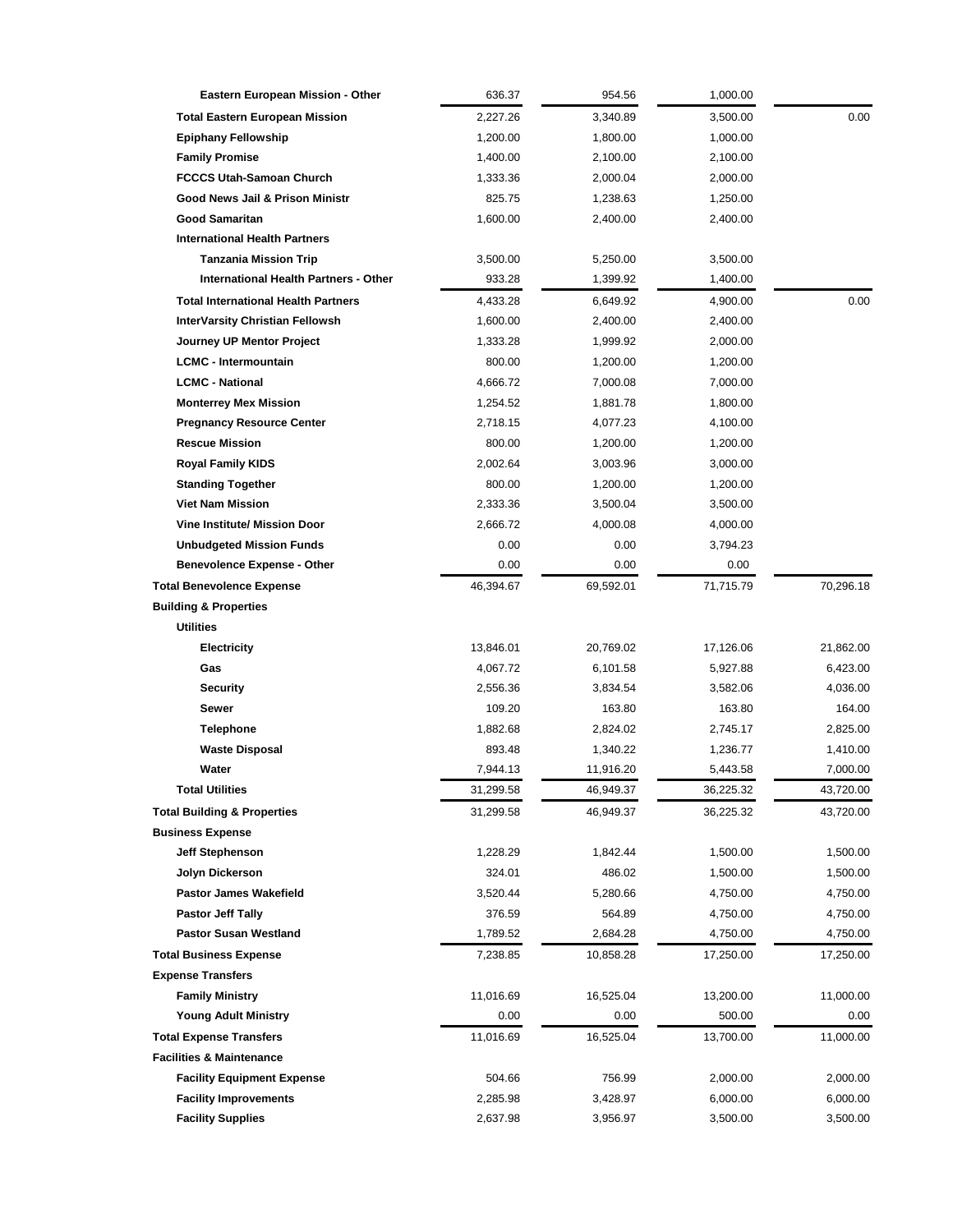| <b>General Repairs &amp; Maintenance</b>      | 1,890.74   | 2,836.11    | 3,000.00   | 3,000.00    |
|-----------------------------------------------|------------|-------------|------------|-------------|
| <b>Grounds Care</b>                           | 1,844.20   | 2,766.30    | 2,000.00   | 2,000.00    |
| <b>HVAC Repair &amp; Expenses</b>             | 801.84     | 1,202.76    | 1,500.00   | 1,500.00    |
| <b>Lighting / Electrical Repair</b>           | 222.20     | 333.30      | 1,000.00   | 1,000.00    |
| <b>Miscellaneous R&amp;M</b>                  | 666.65     | 999.98      | 1,000.00   | 1,000.00    |
| <b>Parking Lot Upkeep</b>                     | 249.99     | 374.99      | 1,000.00   | 1,000.00    |
| <b>Security System</b>                        | 799.56     | 1,199.34    | 1,200.00   | 1,200.00    |
| <b>Snow Removal</b>                           | 1,325.91   | 1,988.87    | 3,500.00   | 3,500.00    |
| <b>Vehicle Repairs &amp; Expense</b>          | 402.66     | 603.99      | 500.00     | 500.00      |
| <b>Total Facilities &amp; Maintenance</b>     | 13,632.37  | 20,448.56   | 26,200.00  | 26,200.00   |
| <b>Insurance &amp; Taxes</b>                  |            |             |            |             |
| <b>Property Tax</b>                           | $-622.88$  | $-934.32$   | 5,500.00   | 5,100.00    |
| Property/Vehicle/Pastor Liab.                 | 12,038.00  | 18,057.00   | 15,500.00  | 18,000.00   |
| <b>Total Insurance &amp; Taxes</b>            | 11,415.12  | 17,122.68   | 21,000.00  | 23,100.00   |
| <b>Meetings &amp; Conferences</b>             |            |             |            |             |
| <b>LCMC Convention</b>                        | 0.00       | 0.00        | 1,000.00   | 1,000.00    |
| <b>Leaderhip Training - Members</b>           | 500.00     | 750.00      | 500.00     | 500.00      |
| <b>Total Meetings &amp; Conferences</b>       | 500.00     | 750.00      | 1,500.00   | 1,500.00    |
| <b>Membership Events &amp; Expenses</b>       |            |             |            |             |
| <b>Adult Education</b>                        | 1,204.80   | 1,807.20    | 2,000.00   | 2,000.00    |
| <b>Evangelical Marketing/Banners</b>          | 128.53     | 192.80      | 2,000.00   | 2,000.00    |
| <b>Fellowship Events</b>                      | $-106.31$  | $-159.47$   | 500.00     | 500.00      |
| <b>Hospitality / Shepherd's Care</b>          | 637.73     | 956.60      | 500.00     | 1,000.00    |
| <b>Offering Envelopes &amp; Equipment</b>     | 481.50     | 722.25      | 500.00     | 500.00      |
| <b>Picnic/Campout</b>                         | $-810.00$  | $-1,215.00$ | 400.00     | 400.00      |
| <b>Prayer Ministry</b>                        | 38.95      | 58.43       | 50.00      | 50.00       |
| <b>Stephen Ministry</b>                       | 957.77     | 1,436.66    | 4,000.00   | 4,000.00    |
| <b>Total Membership Events &amp; Expenses</b> | 2,532.97   | 3,799.46    | 9,950.00   | 10,450.00   |
| <b>Office Expenses</b>                        |            |             |            |             |
| <b>Background Checks</b>                      | 118.65     | 177.98      | 300.00     | 300.00      |
| <b>Bank Charges</b>                           | 1,573.24   | 2,359.86    | 1,300.00   | 1,300.00    |
| <b>Computer Software/Website</b>              | 3,743.00   | 5,614.50    | 6,000.00   | 6,000.00    |
| <b>Copy Machine/Lease/Maint</b>               | 709.47     | 1,064.21    | 2,000.00   | 2,000.00    |
| <b>Misc. Expenses</b>                         | 37.00      | 55.50       | 150.00     | 150.00      |
| <b>Office Equipment &amp; Repair</b>          | 83.70      | 125.55      | 800.00     | 800.00      |
| Postage                                       | 389.00     | 583.50      | 1,200.00   | 1,000.00    |
| <b>Staff Expense</b>                          | 135.91     | 203.87      | 200.00     | 200.00      |
| <b>Supplies</b>                               | 1,430.32   | 2,145.48    | 2,700.00   | 2,700.00    |
| Visa Rebate Account                           | $-840.02$  | $-1,260.03$ | $-700.00$  | $-1,260.00$ |
| <b>Total Office Expenses</b>                  | 7,380.27   | 11,070.41   | 13,950.00  | 13,190.00   |
| <b>Payroll Expenses</b>                       | 607.25     |             |            |             |
| <b>Personnel Expenses</b>                     |            |             |            |             |
| <b>Nursery</b>                                | 1,340.00   | 2,010.00    | 2,500.00   | 2,100.00    |
| <b>Office Staff</b>                           |            |             |            |             |
| <b>Benefits - Staff</b>                       | 15,375.92  | 23,063.88   | 25,075.00  | 23,795.01   |
| Payroll Taxes - Staff                         | 12,170.47  | 18,255.71   | 17,000.00  | 16,474.00   |
| Salary & Wages - Staff                        | 149,651.08 | 224,476.62  | 228,707.00 | 213,201.00  |
| <b>Total Office Staff</b>                     | 177,197.47 | 265,796.21  | 270,782.00 | 253,470.01  |
| <b>Pastor</b>                                 |            |             |            |             |
| J. Tally                                      |            |             |            |             |
| J. Tally - Retirement                         | 4,127.68   | 6,191.52    | 6,191.50   | 6,346.29    |
|                                               |            |             |            |             |